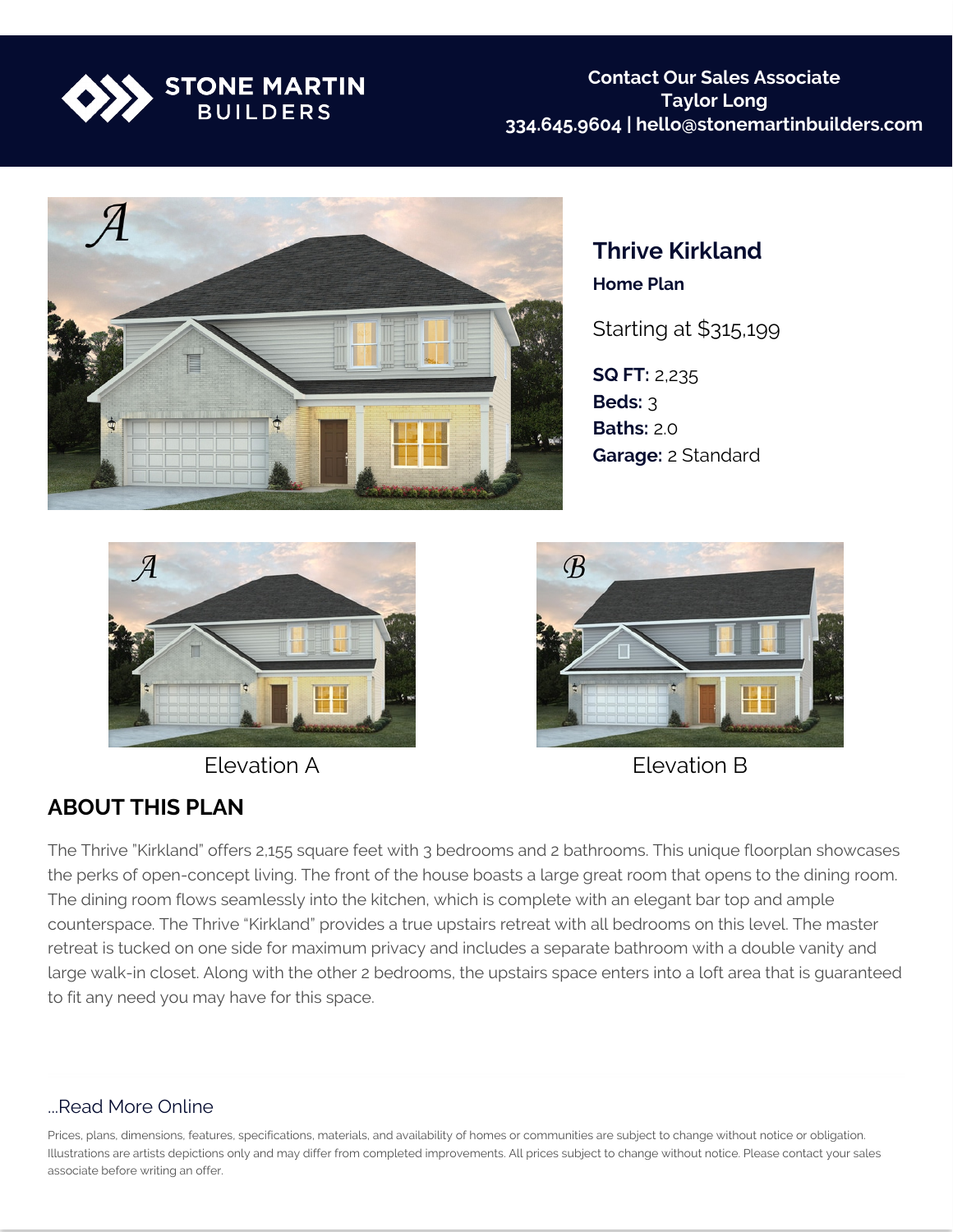

**Contact Our Sales Associate Taylor Long 334.645.9604 | hello@stonemartinbuilders.com**

**FIRST FLOOR**

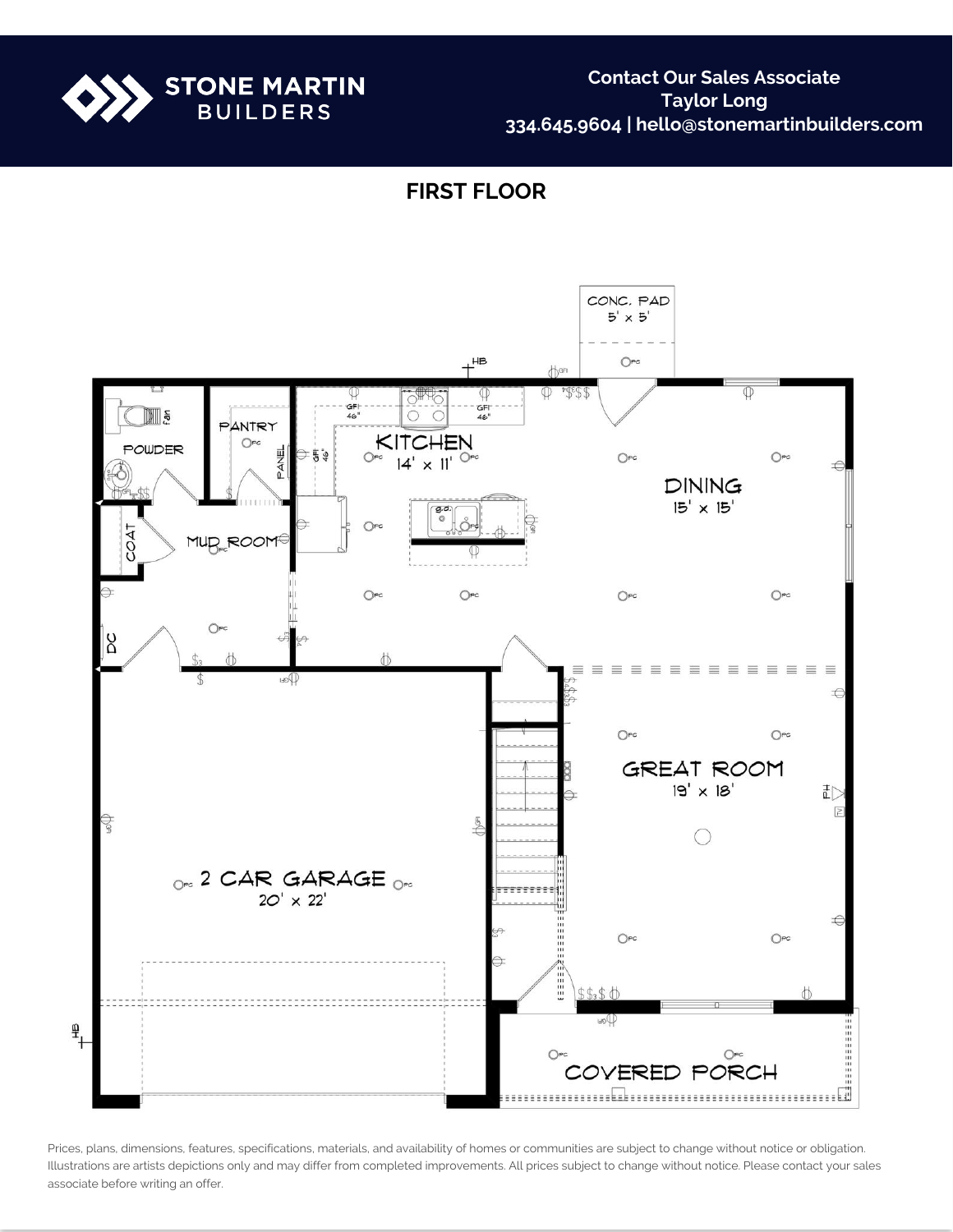

**Contact Our Sales Associate Taylor Long 334.645.9604 | hello@stonemartinbuilders.com**

## **SECOND FLOOR**